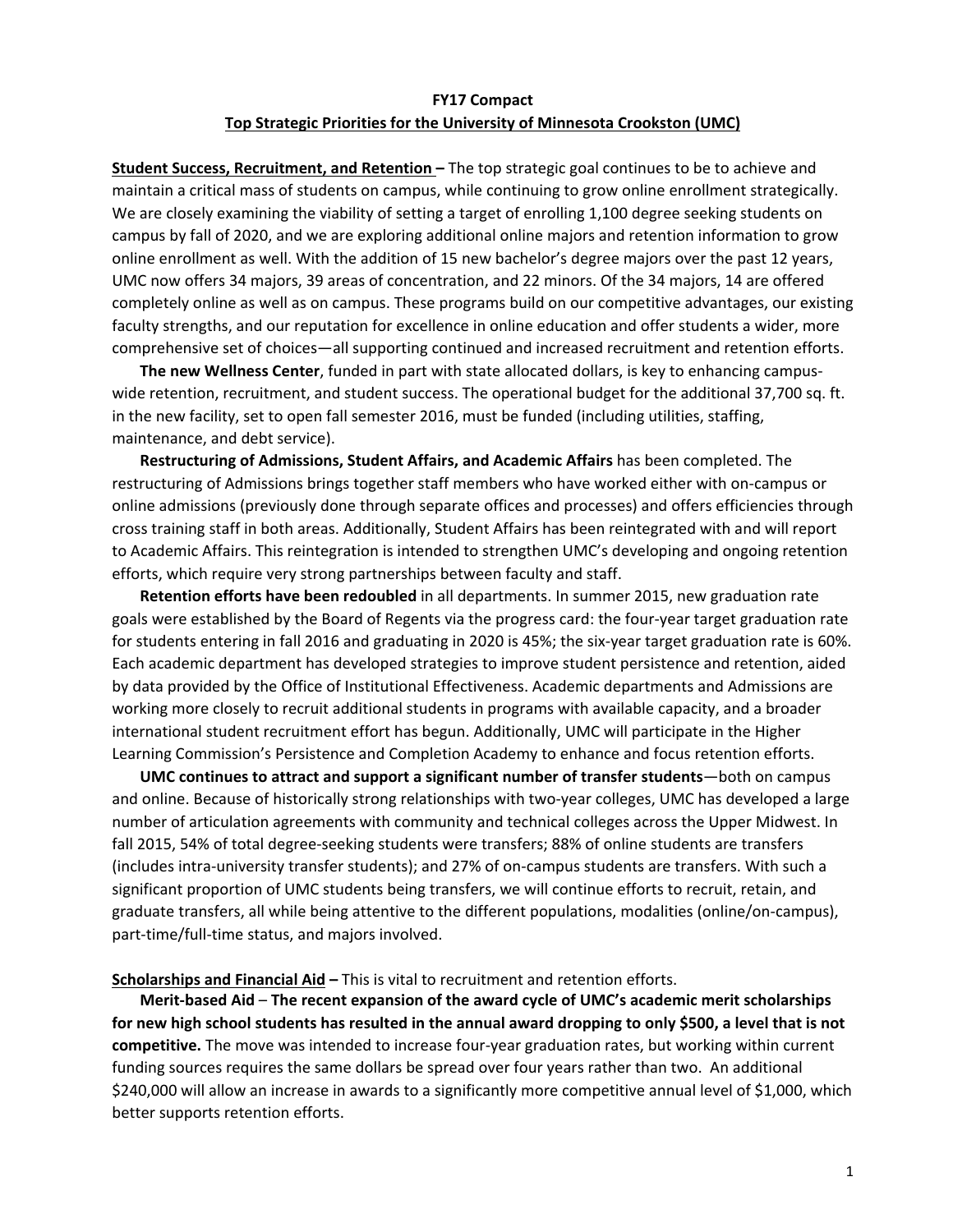**Need‐based Aid** – UMC students qualify for need‐based aid at the highest rate within the University of Minnesota system. From fall 2015 data, **UMC students**:

- **come from families with the lowest average household income** for students who applied for and received financial aid: Crookston \$65,392; Morris \$88,928; Rochester \$91,429; Duluth \$98,746; Twin Cities \$99,098
- **receive need‐based Federal Pell Grant at a higher percentage** than students at the other system campuses: Crookston 33%; Rochester 31%; Morris 30%; Duluth 26%; Twin Cities 23%
- **are significantly more likely to be first generation** college students: Crookston 46%; Rochester 42%; Morris 39%; Duluth 29%; Twin Cities 28%

**Title IX Aid** – **Scholarship funding is also needed to comply with Title IX** and to assist with the recruitment and retention of female student‐athletes. Currently, enrollment on campus is 55% male and 45% female. Athletic participation is at 55% male and 45% female, however, 59% of athletic student scholarship awardees are male while only 41% are female. Based on the present tuition rate, an additional \$133,000 per year recurring is needed to meet the goal of Title IX compliance over the next three years.

**There is also a need for an additional staff position in Financial Aid** given the increasing importance of aid packages in recruitment and retention of traditional students and the increase in online students, which require significantly more time to process per student because they typically enroll as transfers with college credits and financial aid records from multiple colleges and universities.

**Equity, Diversity, and Inclusion –** In summer of 2015, UMC adopted this as a strategic priority to ensure faculty and staff are better prepared to support students of diverse backgrounds. Additional work is being done to reinforce efforts to diversify the faculty and staff. Among the initiatives undertaken:

- The Strategic Planning Leadership Team has completed the Intercultural Diversity Inventory (IDI) which assesses and aids in development of intercultural competence.
- In October 2015, campus professional development day for faculty and staff focused on this topic.
- Implicit bias training is now offered to faculty search committees, with 98% of committee members having completed the training in spring 2016.
- A minimum qualification of "demonstrated cultural competency" has been added for all new faculty searches, supplementing the existing "able to teach diverse students" qualification.
- Title IX compliance duties have been assigned to the associate vice chancellor for student affairs.

**Continuing Strategic Priorities –** We continue to work on additional priorities using existing resources:

- **Rural Economic Development –** Work to establish a Center for Rural Economic Development, which will provide an organizational home for the Center for Rural Entrepreneurial Studies and the state's Economic Development Administration Center, both already located at UMC, as well as for the Northwest Region's Small Business Development Center beginning in FY17.
- **Strategic Philanthropic Engagement and Regional Support –** Work to expand outreach to alumni (both on‐campus and online) requesting their advocacy in the recruitment of prospective students; work to reinforce and enhance "town‐gown" relationships; and work to promote the campus and its programs to regional youth organizations such as 4‐H.

# **How UMC Has Directed/Redirected a Portion of Current Resources to Implement Strategic Priorities**

## **Strategic Enrollment Management**

 Redirected existing resources to fund an additional 1.0 FTE position in Institutional Effectiveness to aid in data management and data‐driven decision making